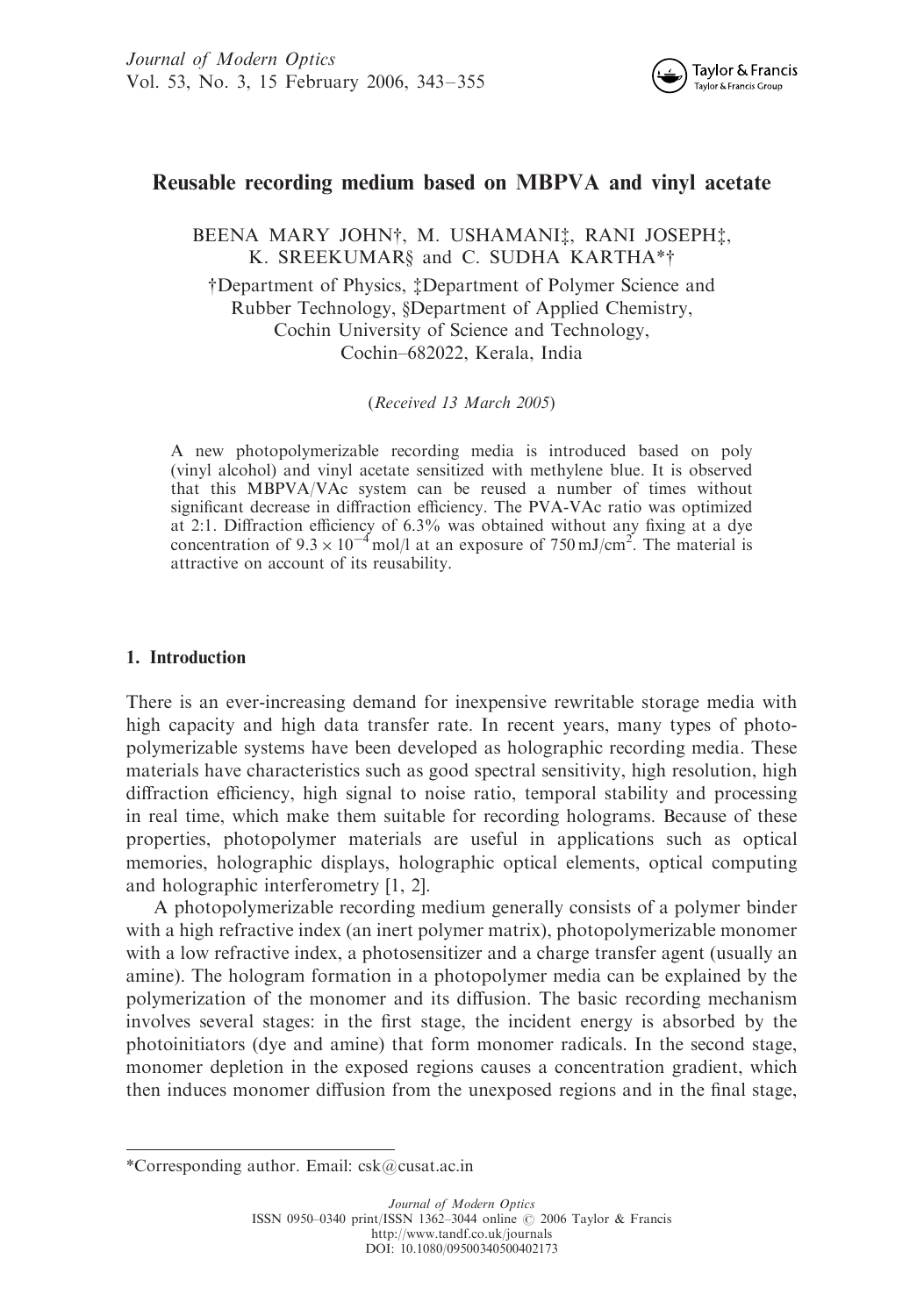termination occurs by radical recombination [3]. During recording, polymerization initiated by the illumination of an interference pattern gives rise to diffusion induced compositional variations, which eventually modulate the medium refractive index, corresponding to volume phase gratings. Formation of volume gratings in polymer provides an attractive recording mechanism for holographic storage, allowing for relatively large permanent refractive index modulation  $(\Delta n \sim 10^{-2})$  in an inexpensive media with high recording sensitivity [4, 5].

The most widely used photopolymer recording medium consists of acrylamide and poly(vinyl alcohol). Modifications are done by incorporating crosslinking agents such as methylenebisacrylamide [6] and charge transfer agents such as toluenesulfinic acid, acetyl acetone and diphenyliodonium chloride, different plasticizers and onium salts, etc. Studies have been reported on the use of various dyes such as methylene blue and eosin in a PVA/acrylamide system. In addition to acrylamide, acrylic acid [7], lithium acrylates [8], and mixtures of methacrylates [9] are also used with PVA. Though a variety of photopolymer recording media have been developed with long shelf life and high diffraction efficiency, they are 'write-once-read-many-times' (WORM) materials.

In this work, the properties of Poly (vinyl alcohol) were modified by incorporating a new monomer, the aim being to increase the diffraction efficiency and sensitivity of PVA. The photopolymer formulation used in this study comprises of vinyl acetate in partially polymerized form, to undergo photopolymerization, embedded in a matrix of polyvinyl alcohol sensitized with methylene blue and initiated with triethanolamine. Here the diffraction efficiency of grating recorded in the photopolymer media with allowance for diffusion of vinyl acetate monomer is analysed. From the studies it was observed that this material is a reusable recording media unlike other photopolymer [6–9] WORM materials. The aim of the current work is to explore the possibility of further taking advantage of the reusable property of this material. To the authors knowledge this is the first report of a reusable photopolymer recording media.

## 2. Experimental procedure

### 2.1 Film preparation

Poly (vinyl alcohol) with molecular weight 1,25,000 (MERCK), vinyl acetate (Lancaster), methylene blue (M.S. quality), triethanol amine (S D Fine) and methanol (Universal) were used for the preparation of the films. Partially polymerized vinyl acetate (VAc) was prepared by refluxing vinyl acetate (20 ml), methanol (20 ml) and benzoyl peroxide (0.1 g) at  $70^{\circ}$ C in a two-necked flask fitted with an additional funnel, reflux condenser, thermometer and a stirrer. Just after the initiation, the temperature was lowered to  $50^{\circ}$ C and continuous stirring was given for 30 minutes. The partially polymerized vinyl acetate/methanol solution thus obtained was mixed with 10% PVA solution. The mixture was then sensitized with methylene blue solution and triethanol amine. A thin layer was produced on a glass slide using a gravity settling method. The layer was left to dry for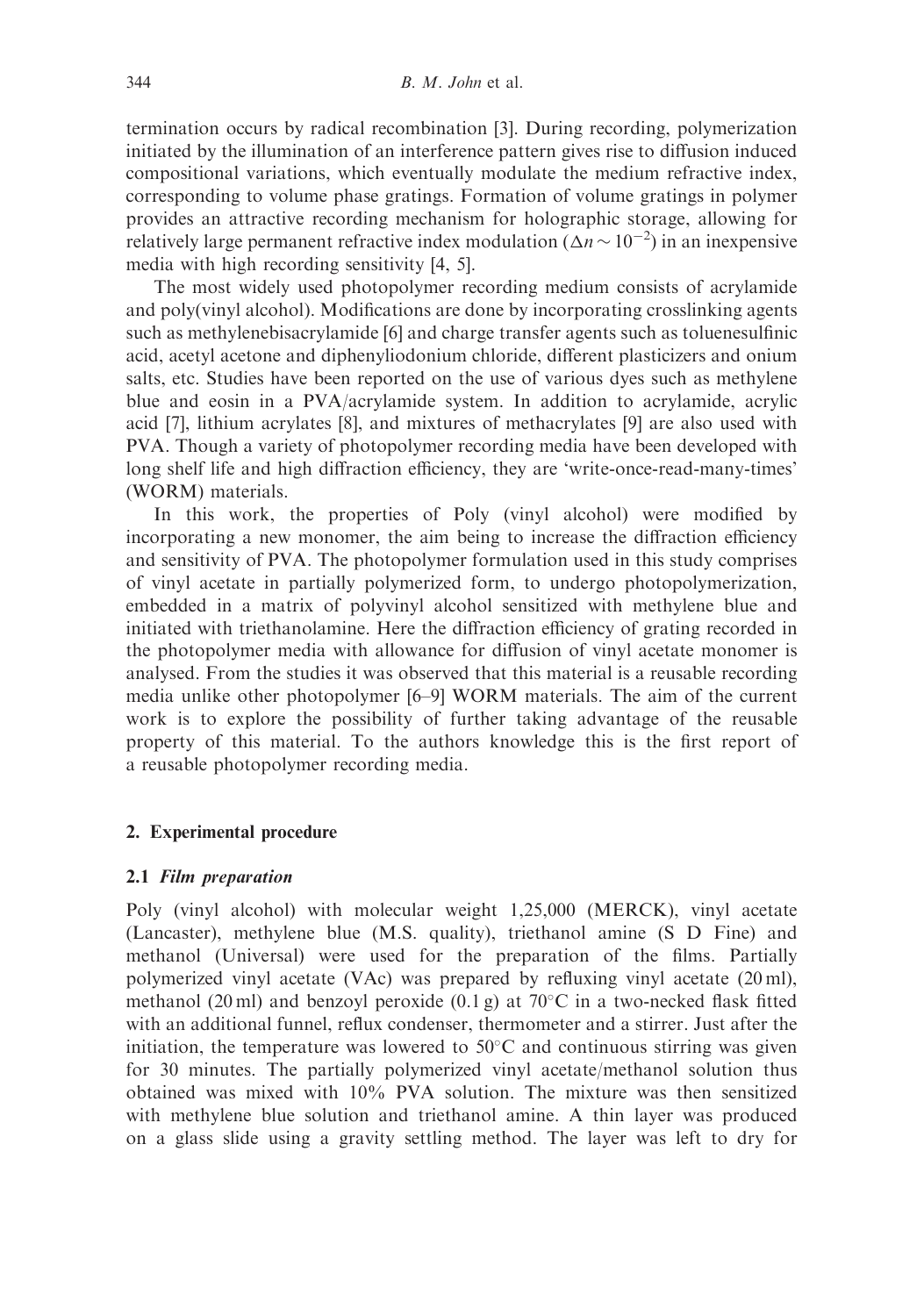about 48 hours. These films were then exposed to a He–Ne laser. The experimental set up used for measuring diffraction efficiency is the same as that detailed in earlier work [7]. Diffraction efficiency was calculated as the ratio of the intensity of firstorder diffracted beam to that of the incident beam. The refractive index before and after exposure was measured using an Atago DR-M2 refractometer and absorption spectra were recorded using a Hitachi 330UV-visible-NIR spectrophotometer.

## 3. Results and discussion

#### 3.1 Optimization of PVA/VAc ratio

The PVA/VAc ratio was varied, keeping the total volume of the solution fixed at 10 ml. On adding VAc/methanol mixture to 10%PVA solution, an oily layer was formed on the surface. A homogeneous solution was obtained by adding methanol to the above solution with constant stirring. Solutions were prepared by varying the (PVA): (VAc/methanol) v/v ratio from 10:0 to 0:10. MBPVA/VAc system was prepared by sensitizing the above solution with methylene blue and by keeping the dye concentration as  $4.2 \times 10^{-4}$  mol/l and triethanol amine concentration as 0.005 g/ml. Transparent films with good optical clarity and lack of scattering centres were obtained. Exposing the sample to a power density of  $5 \text{ mW/cm}^2$  for 5 minutes, real time transmission studies were carried out and the relative transmittance versus exposure (figure 1) was plotted [10]. From the graph it is clear that the relative transmittance remains the same above  $500 \text{ mJ/cm}^2$ . So gratings were recorded



Figure 1. Relative transmittance versus exposure curve for samples with different PVA/VAc ratios.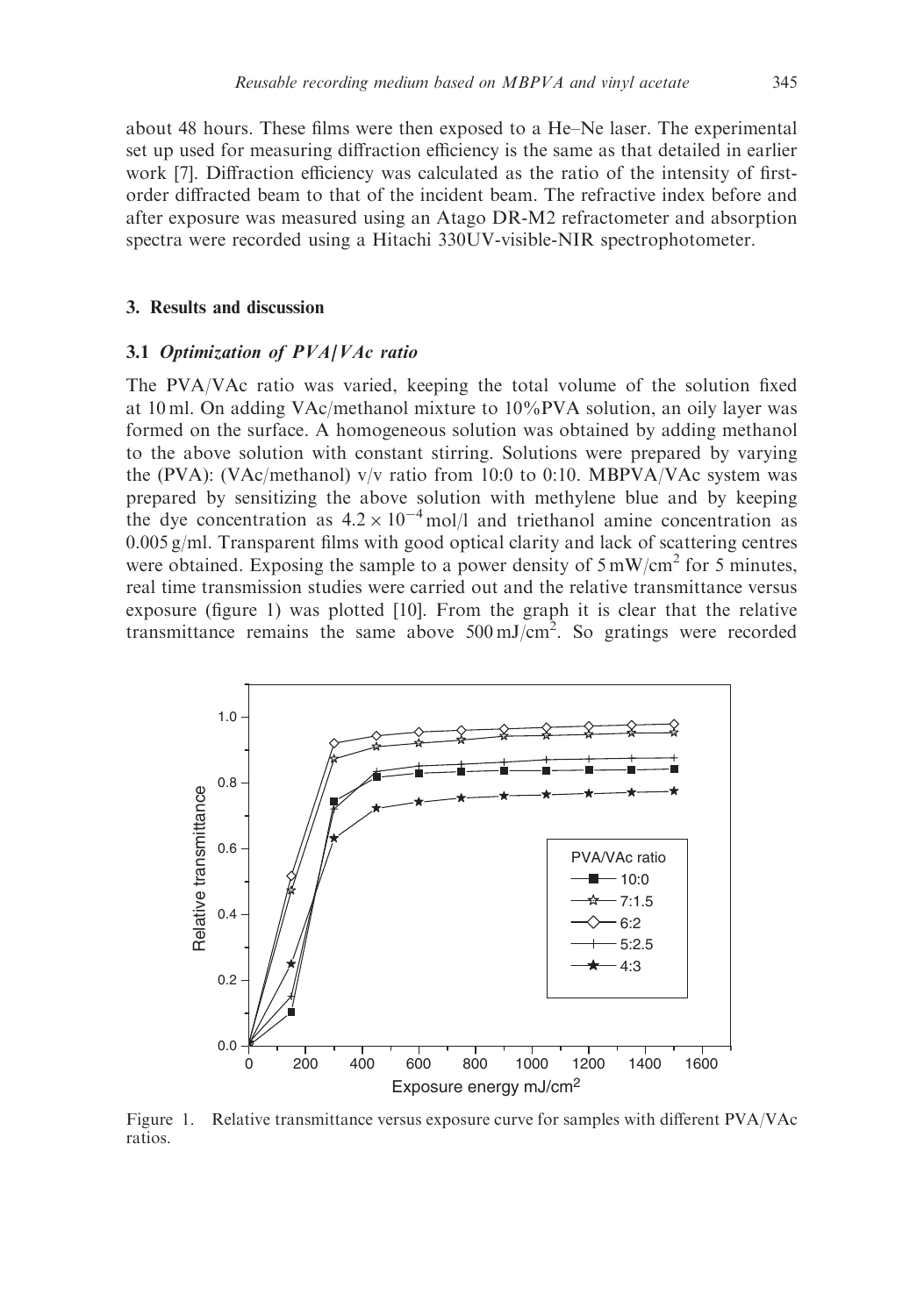

Figure 2. Variation of diffraction efficiency with vinyl acetate content.

on these samples at a fluence of  $500 \text{ mJ/cm}^2$ . To optimize the PVA/VAc ratio, diffraction efficiency measurements and refractive index studies were carried out and the optimum PVA/VAc ratio was determined.

Figure 2 shows the variation of diffraction efficiency with vinyl acetate content with a dye concentration of  $4.2 \times 10^{-4}$  mol/l. As the vinyl acetate content increases, diffraction efficiency increases. Maximum diffraction efficiency was obtained for a PVA: VAc ratio of 5:2.5 or 2:1 and the value was 3.6%. The films with PVA: VAc v/v ratio above 4:3 had no optical clarity and hence these films were not used for the studies.

Figure 3 shows the variation of change in refractive index on laser exposure (up to saturation) with vinyl acetate content. As the vinyl acetate content increases, the change in refractive index increases. The diffraction efficiency depends on the constituents of each component in the recording media. As each component contributes to the refractive index gradient, the diffraction efficiency may increase or decrease [11, 12]. The refractive index change on laser exposure is highest in the case of 5:2.5 samples, and was 0.169. This implies that photopolymerization is more prominent in the case of 5:2.5 or 2:1 samples.

### 3.2 Optimization of dye concentration and exposure

Polymer formation initiated by a dye is accomplished by the photopolymeric reaction produced by the absorption of light by the photoinitiator in the regions of constructive interference with conversion to its triplet state. A redox reaction then takes place between the excited dye molecule and the amine, generating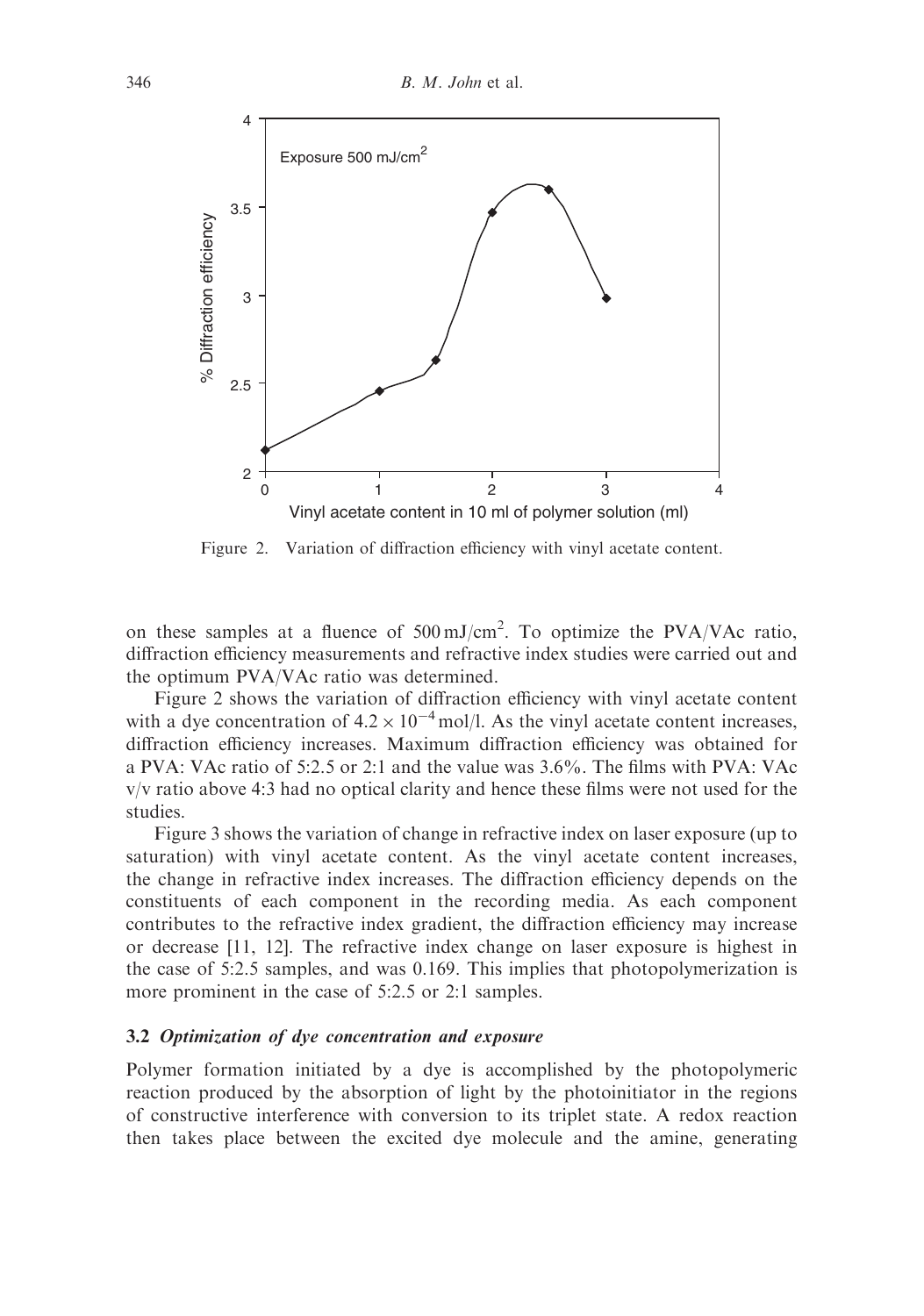

Figure 3. Variation of change in refractive index on laser exposure with vinyl acetate content.

the semi-reduced dye radical [13, 14], which is not involved in the initiation of polymerization reaction. A second electron transfer between the amine and the radical and a protonation process gives rise to a leucoform of the dye. The amine cation radical loses a proton to become the  $\alpha$ -amino radical, which subsequently adds to the carbon–carbon double bonds of the monomer, thus initiating the polymerization reaction. When the photopolymer material is exposed to a laser beam, in addition to the refractive index change, a change in absorbance also takes place. So in this case the grating formation is due to the combined effect of both absorbance and refractive index modulation. As the dye molecule initiates the photopolymerization reaction, the dye concentration plays a major role in the diffraction efficiency of the medium.

To find the optimum dye concentration of a MBPVA/VAc system with PVA/ VAc ratio 2:1, the MB concentration in the sample was varied from  $3.5 \times 10^{-4}$  mol/l to  $12.4 \times 10^{-4}$  mol/l. To optimize the MB concentration, gratings were recorded on these samples for an exposure of  $500 \text{ mJ/cm}^2$  and diffraction efficiency measurements were carried out. As the dye concentration increased the diffraction efficiency increased, reached a maximum and then decreased (figure 4). The optimum dye concentration was found to be  $9.3 \times 10^{-4}$  mol/l and the diffraction efficiency obtained was 6.2%.

To optimize the exposure energy required for highest diffraction efficiency, gratings were recorded on the sample at different fluences. Figure 5 shows the variation of diffraction efficiency with exposure energy. As the exposure energy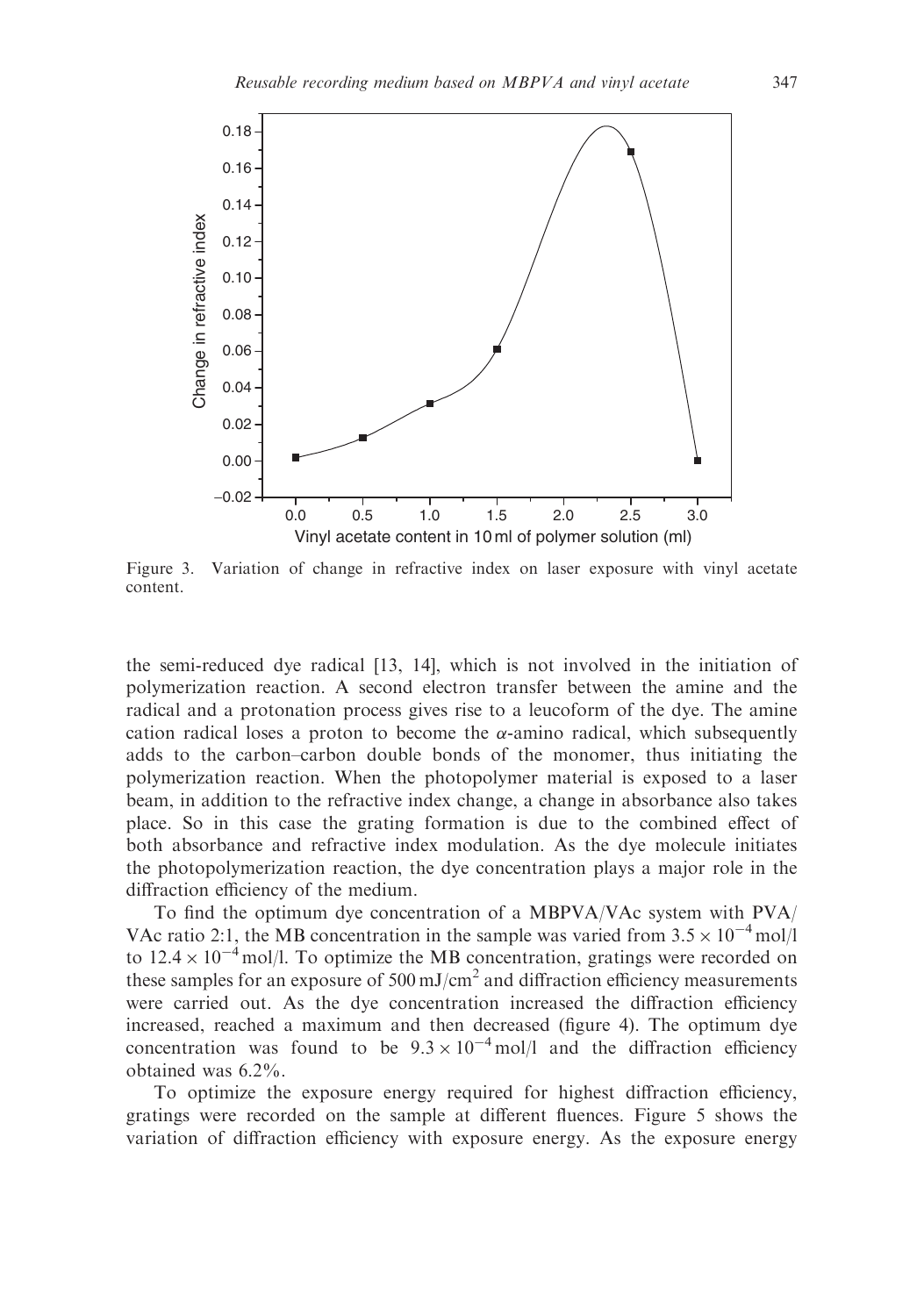

Figure 4. Diffraction efficiency variation with dye concentration.



Figure 5. Variation of diffraction efficiency with exposure.

increased, the efficiency increased. This is because as the incident energy increases, more dye molecules are excited and hence the number of radicals, which initiate the polymerization reaction, also increase. As a result the polymerization rate and monomer diffusion rate increases and the efficiency increases. From  $500 \text{ mJ/cm}^2$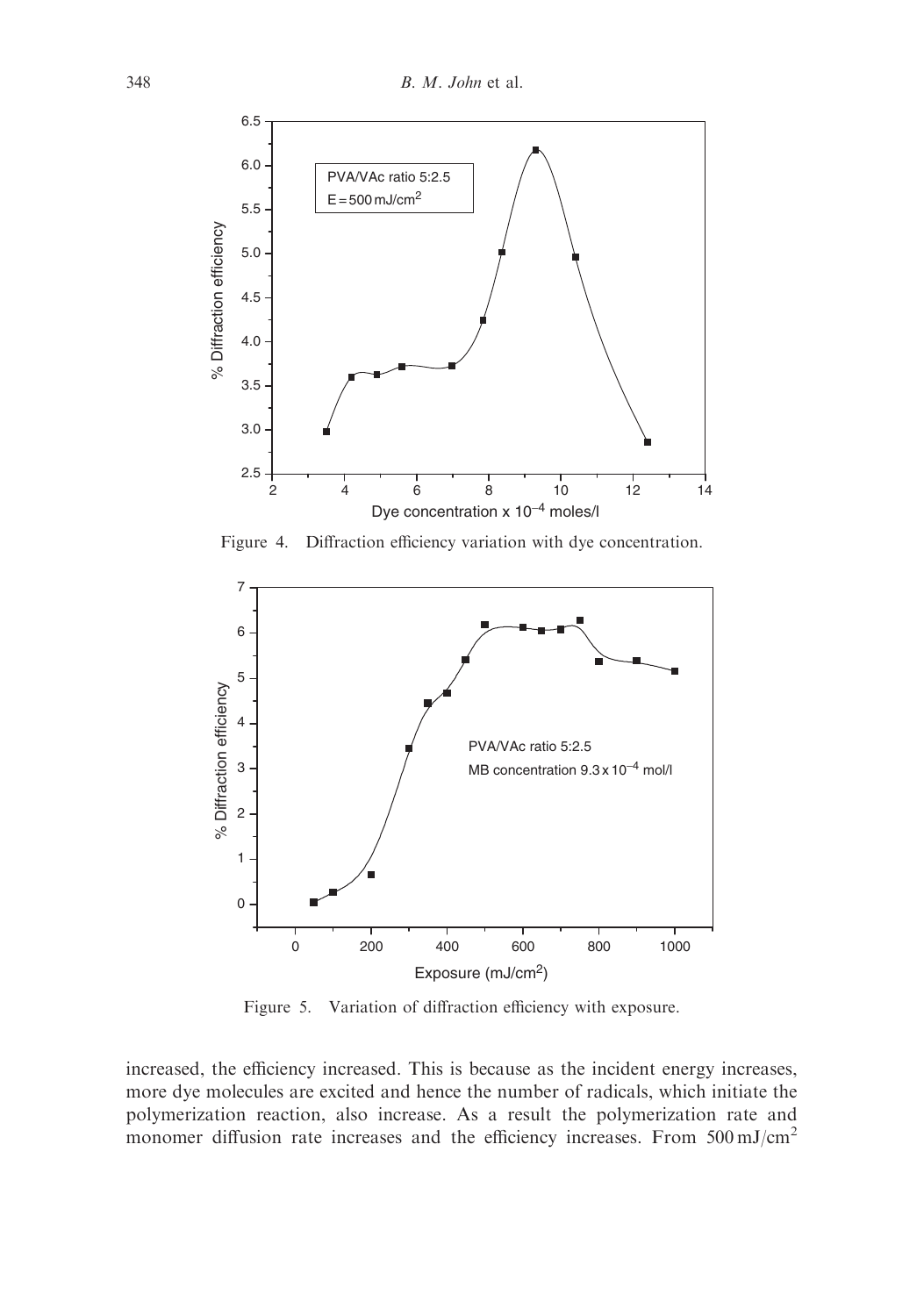

Figure 6. Photograph of the diffracted pattern obtained. (The colour version of this figure is included in the online version of the journal.)

onwards the diffraction efficiency remained almost the same and the highest value of diffraction efficiency obtained was 6.28% for an exposure of 750 mJ/cm<sup>2</sup>. The diffraction efficiency decreased above  $750 \text{ mJ/cm}^2$ . A photograph of the diffracted pattern obtained is shown in figure 6.

## 3.3 Diffraction efficiency on storage

A sharp decrease in diffraction efficiency was observed in this sample after 30 minutes and then the efficiency decreased very slowly. After 4 hours the diffracted pattern became blurred, and no diffraction pattern was observed after 24 hours. The decrease in diffraction efficiency with time is plotted in figure 7.

This decrease in efficiency is due to the migration of monomer in the unexposed region to the exposed region and the de-excitation of dye molecules from leucoform to the original form. The recovery of dye molecules was monitored by measuring the transmittance of a completely bleached sample, keeping the input power below the threshold power. The transmittance at different times is plotted in figure 8, where it is observed that there is a drastic decrease in transmittance value over the first 30 minutes. The sharp decrease in diffraction efficiency observed within 30 minutes is therefore suspected to be due to the de-excitation of dye molecules.

From reported work, it is clear that methylene blue has different behaviour in different polymer matrices. In the case of MBPVC [10] the change of state occurring for methylene blue was found to be permanent, and no recovery of dye back to the original state was observed on storage. However, in most studies with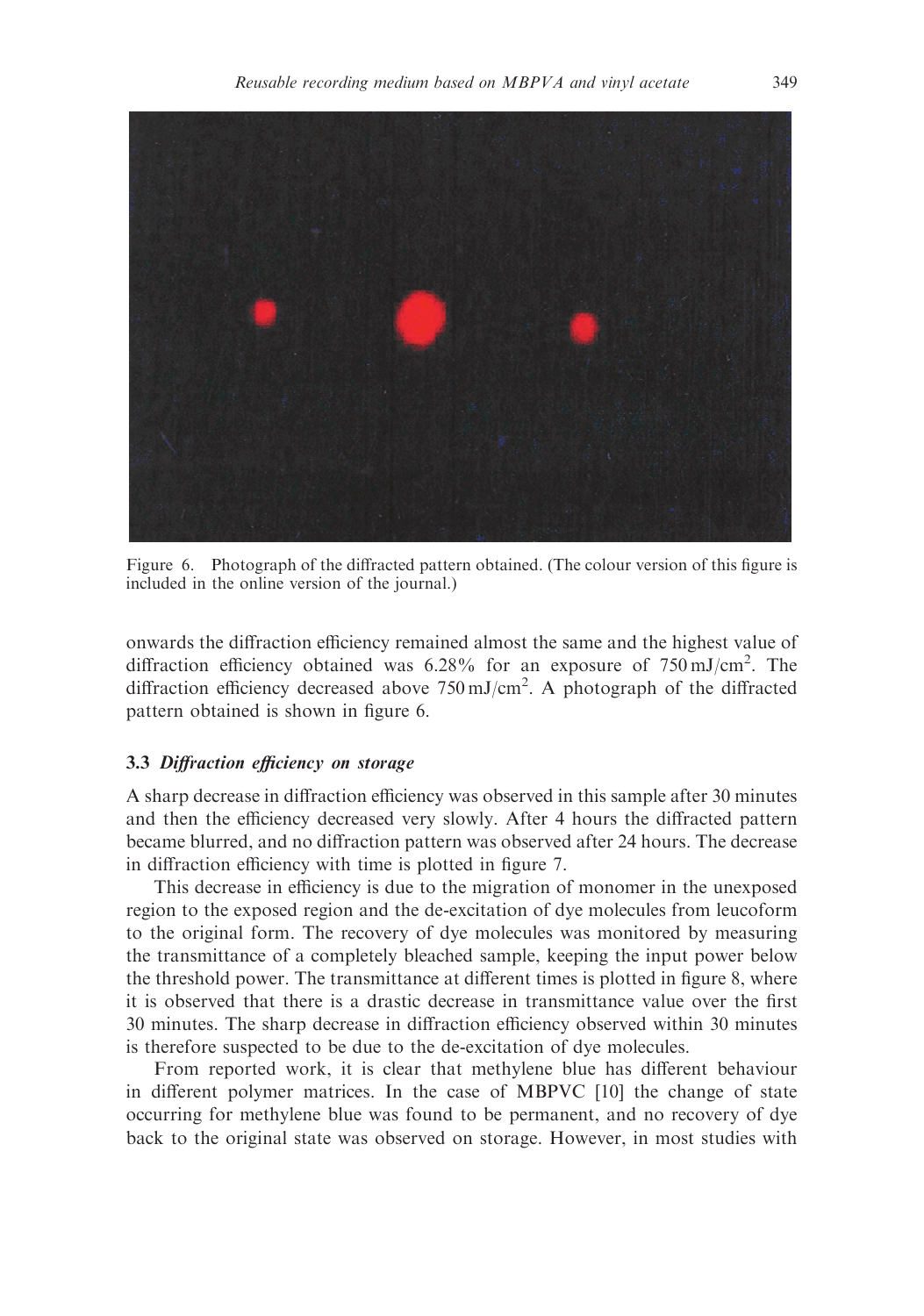

Figure 7. Decrease in diffraction efficiency with time.



Figure 8. Recovery of the dye: transmittance versus time.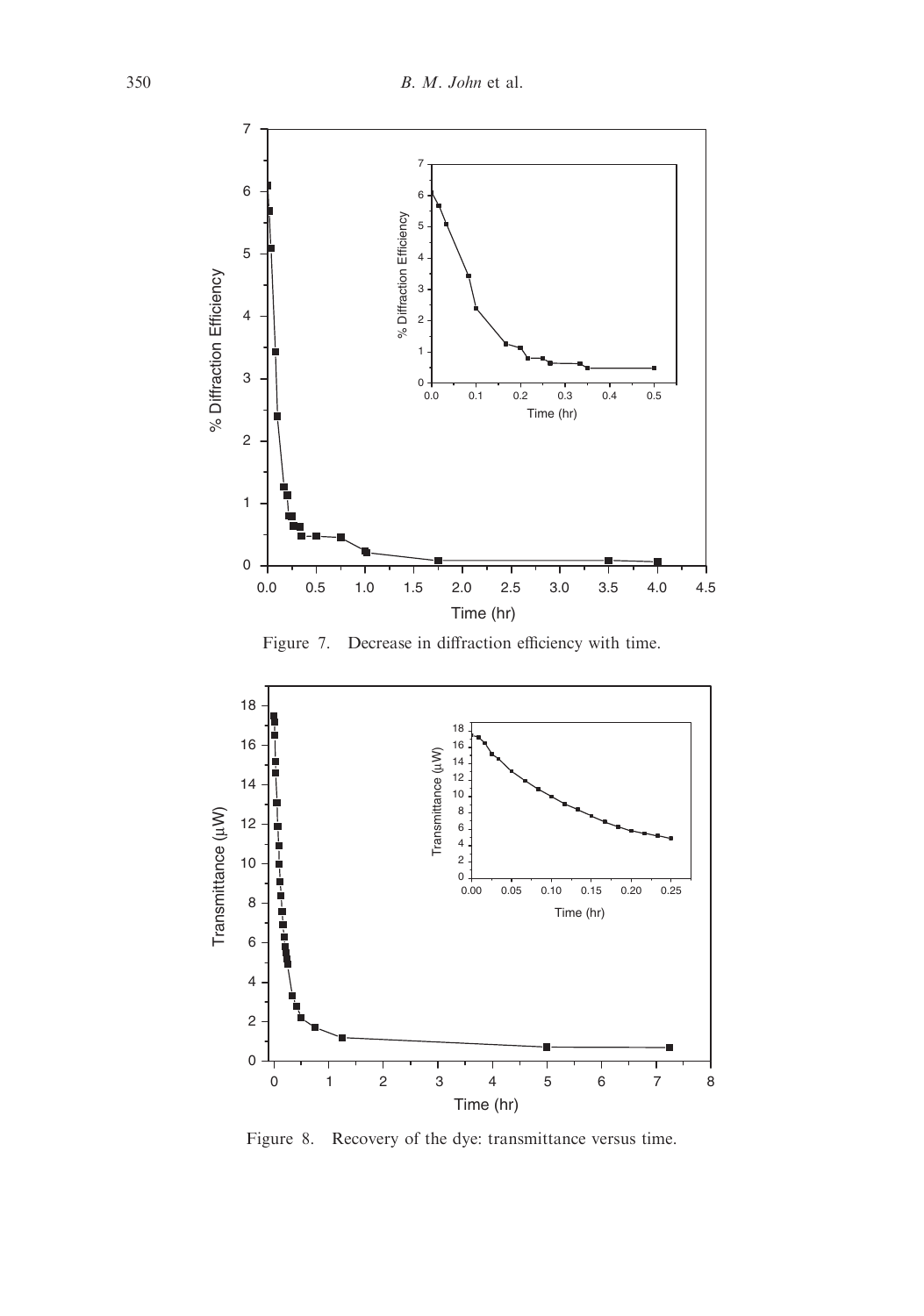methylene blue in different polymer matrices, it is observed that the exposed area recovers its original colour after some time, and chemical or thermal treatment is necessary to 'fix' the data. In the case of MBPVA/acrylamide [12] and MBPVA/PAA [7] a change in state of methylene blue was observed on laser irradiation, shown by a shift in absorption spectrum after exposure. In MBG also a shift in the absorption spectra occurs and the dye molecules are converted to the thionine state [15]. The wavelength shift in the absorption spectrum of MBPVA is also due to the formation of a thionine state on de-excitation. Figure 9 shows the absorption spectra of the MBPVA/methanol system before and after exposure to a laser beam.

In the case of MBPVA/VAc, from the UV-VIS absorption spectrum of the sample before, after irradiation, and after 24 hours (figure 10), it is clear that this leucoform returns to its original state within 24 hours. No shift in absorption band was observed, which indicates that the leuco methylene blue is de-excited to the original state and not to the thionine state as in the case of conventional systems such as MBPVA/acrylamide, MBPVA/PAA blend and MBG. Since the material showed the same absorption spectra after de-excitation it is felt that this material could be reused.

To check the reusability of the MBPVA/VAc system, gratings were again recorded on the same area of the same film after 24 hours (i.e. after the absorption spectra showed complete recovery) and the diffraction efficiency was measured.



Figure 9. Absorption spectra of MBPVA/methanol before and after irradiation.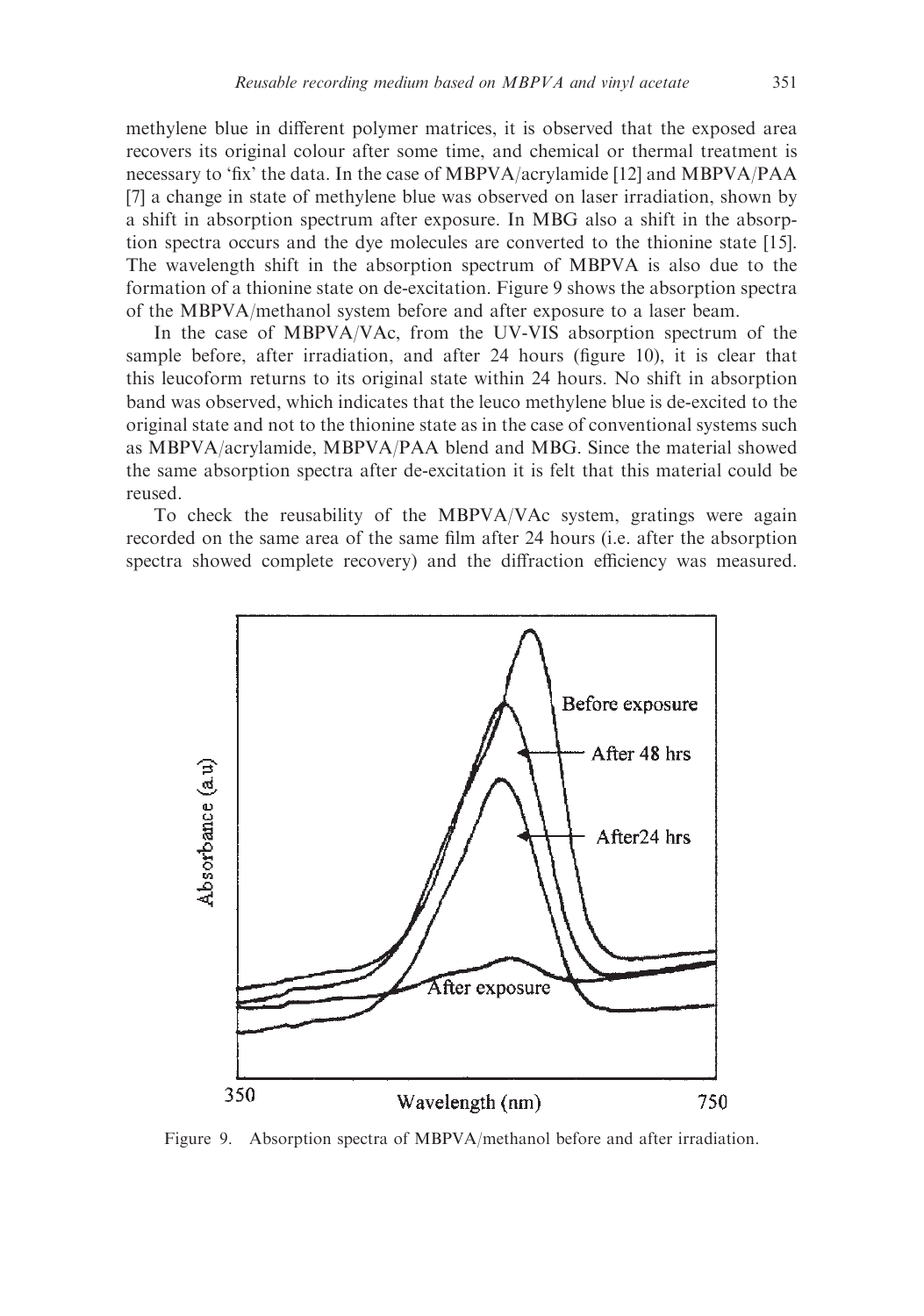

Figure 10. Absorption spectra of MBPVA/VAc before and after irradiation.

The same film was reused a number of times by recording gratings at the same spot. For this, gratings were recorded on samples with optimum dye concentration  $(9.3 \times 10^{-4}$  mol/l) at a fluence of 500 mJ/cm<sup>2</sup>. Different samples were reused after an interval of 24 hours, 36 hours and 48 hours, and the diffraction efficiency was determined each time. These samples were labelled R24, R36, and R48. The diffraction efficiency of samples on reusage is plotted in figure 11. In all the three cases, the diffraction efficiency decreased on reuse and remained almost constant after using it a number of times.

R24 samples were reused 24 times, recording a gating at the same spot each time. The initial diffraction efficiency was 5.92%. It was observed that on reusing the film the efficiency decreased. After reusing it around 10 times, the efficiency remained almost constant at a value of 3.6%. After using it 24 times, the efficiency again decreased. On reuse, the recovery of the dye from the leucoform is very slow. After using it 24 times, the dye does not come back to the original state. Although the recovery of the dye is not complete, the grating recorded on this material after reusing it 24 times is not permanent. The diffraction efficiency of samples R36 and R48 also showed the same trend on reuse, but the diffraction efficiency was less than that of the R24 sample; it is better to reuse the material after 24 hours.

The reusability of MBPVA/VAc can be explained as follows. When the material is exposed to an interference pattern, monomer in the region of constructive interference becomes polymerized. According to the diffusion model [16], there will be free monomer remaining in the material after the gratings are formed, even for long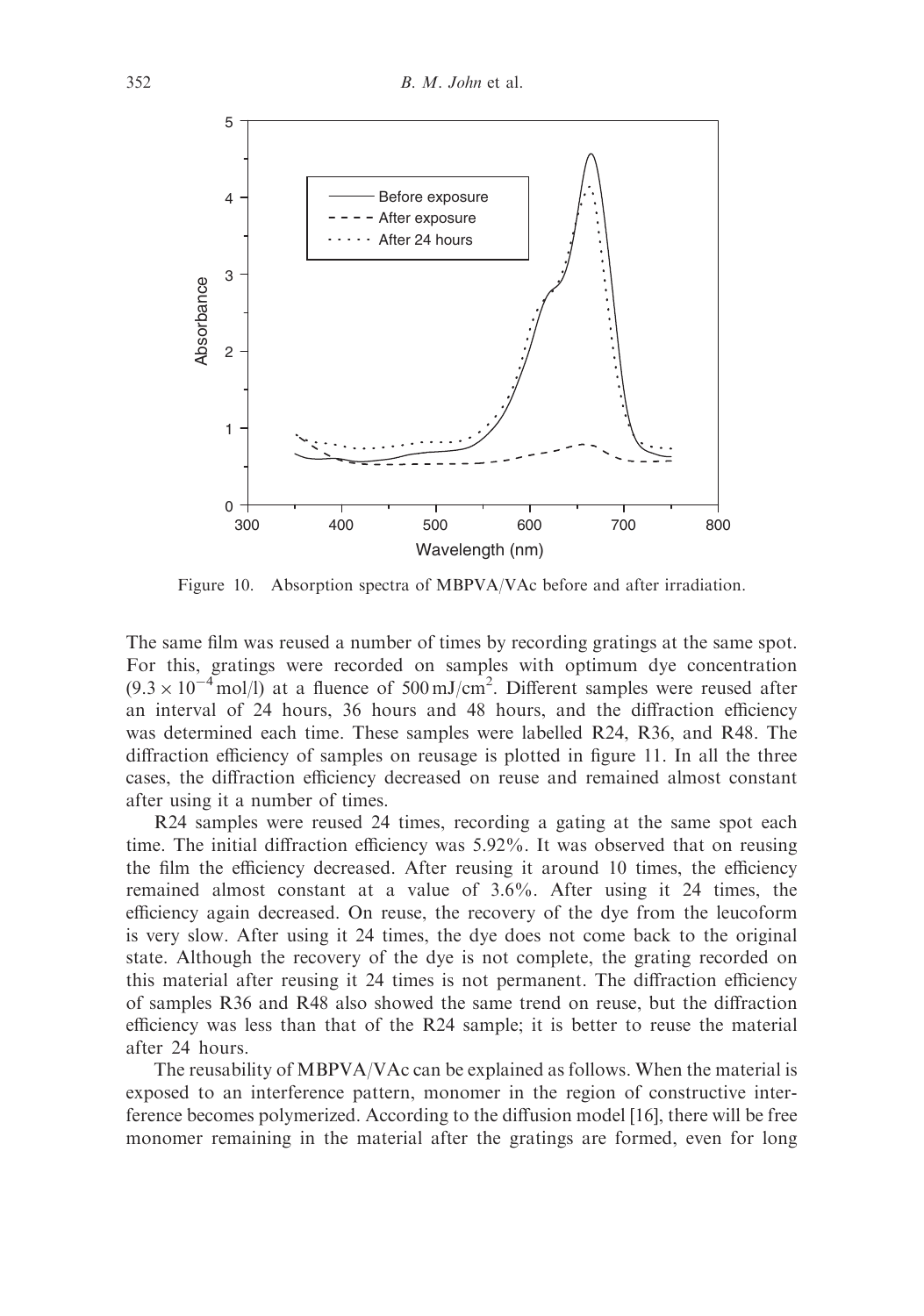

Figure 11. Diffraction efficiency on reusing the sample.

exposure times. So the unreacted monomer diffuses from the unexposed to the exposed region. In MBPVA/VAc the dye molecules de-excite to the original state, and this contributes the same change in absorbance on reuse. So both the unreacted monomer diffusion and the de-excited dye molecules contribute to the reusability of the MBPVA/VAc system. However, on reusing it several times, the used region is smearing out of monomers, and as a result no diffusion takes place and the film behaves like a pure MBPVA system. Thus, the diffraction efficiency decreases on using it 8–10 times. After that the only contribution is from the change in absorbance. The diffraction efficiency also decreases further on reusing it and also reconversion back to the original state is not observed. On reusing the sample, a shift in the absorption spectra was observed. On reusing it around 20 times, there was a strong shift in the absorption spectrum showing conversion to the thionine state (figure 12). We found in our studies that the material could be reused more than 20 times with considerable readability.

Usually in holography, photorefractive materials that are used as rewritable media are very expensive and their synthesis is very difficult. The use of photopolymers for this purpose is very advantageous due to their low cost and ease of fabrication. The development of MBPVA/VAc as a rewritable media will be a major achievement. Attempts are being made to make the material also erasable.

#### 4. Conclusions

A new holographic recording medium has been developed and characterized. The vinyl acetate based holographic recording medium has a diffraction efficiency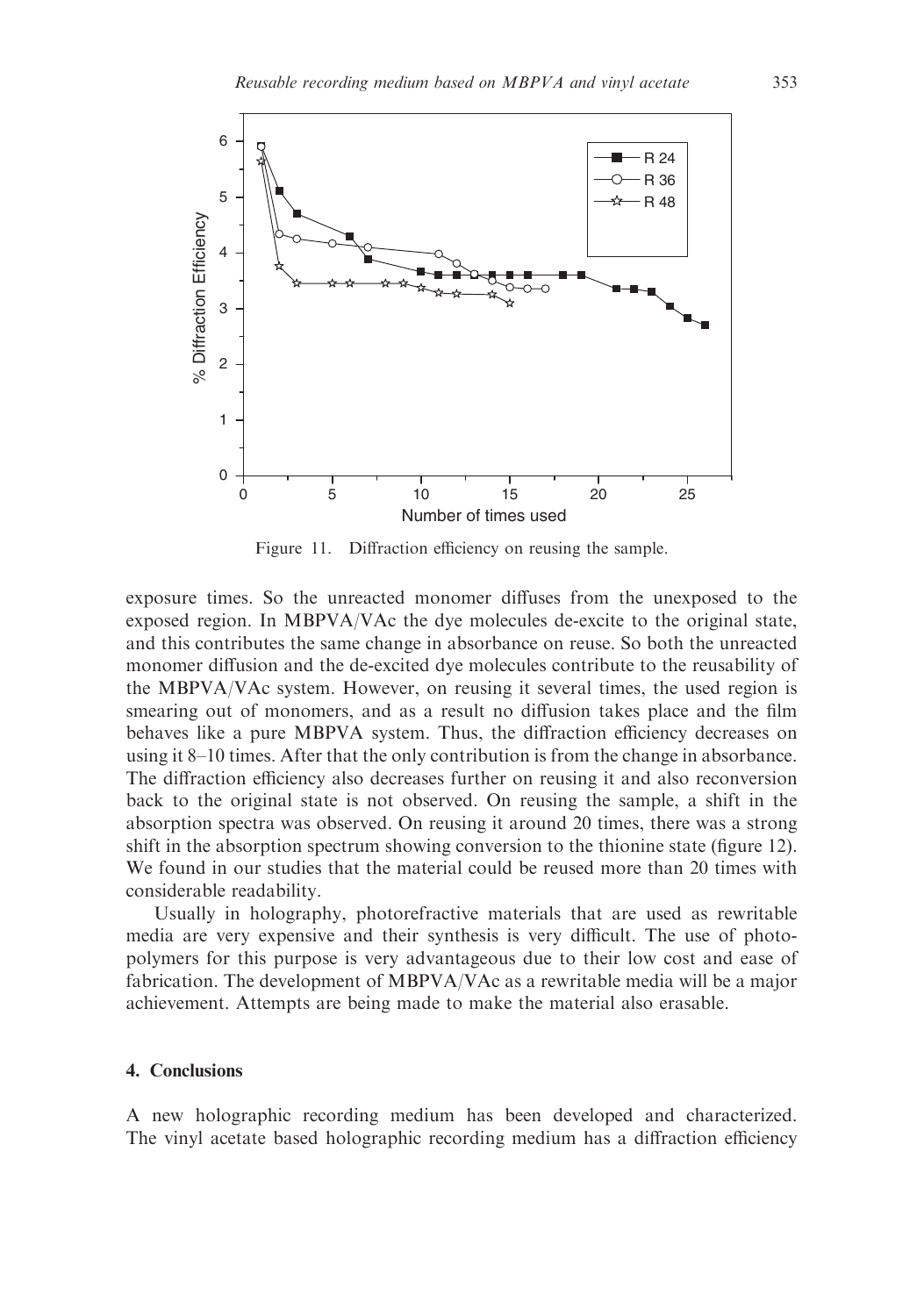

Figure 12. Absorption spectra on reusing the sample.

of 6.3% at  $750 \text{ mJ/cm}^2$ . The recorded gratings were found to remain in the material for 24 hours with a continuous fall in diffraction efficiency. The major attraction of this material is its reusability. Experimental studies showed the MBPVA/VAc system to be capable of reuse 24 times. Being an inexpensive, nontoxic material with high environmental stability and good optical clarity, this material can contribute much to holographic data storage.

#### Acknowledgment

We thank DRDO for financial support of this work.

#### **References**

- [1] C. Garcia, I. Pascual and A. Fimia, Appl. Opt. 38 5548 (1999).
- [2] S. Blaya, L. Carretero, R. Mallavia, et al., Appl. Opt. 38 955 (1999).
- [3] V. Weiss and E. Millul, Appl. Surface Sci. 106 293 (1996).
- [4] D.A. Waldman, R.T. Ingwall, et al., SPIE 2689 127 (1996).
- [5] R.L. Colvin, R.G. Larson, et al., J. Appl. Phys. 81 5913 (1997).
- [6] V. Weiss, E. Millul and A.A. Friesem, in Holographic Materials II, edited by T.J. Trout, Proc. SPIE 2688 11 (1996).
- [7] M. Ushamani, K. Sreekumar, C. Sudha Kartha, et al., Appl. Opt. 43 3697 (2004).
- [8] R.T. Ingwall and M. Troll, Opt. Eng. 28 586 (1989).
- [9] W.J. Tomlinson, E.A. Chandross, H.P. Weber, et al., Appl. Opt. 15 534 (1976).
- [10] M. Ushamani, K. Sreekumar, C. Sudha Kartha, et al., Appl. Opt. 41 1984 (2002).
- [11] V. Weiss and A.A. Friesem, J. Opt. Soc. Am. A 11 2004 (1994).